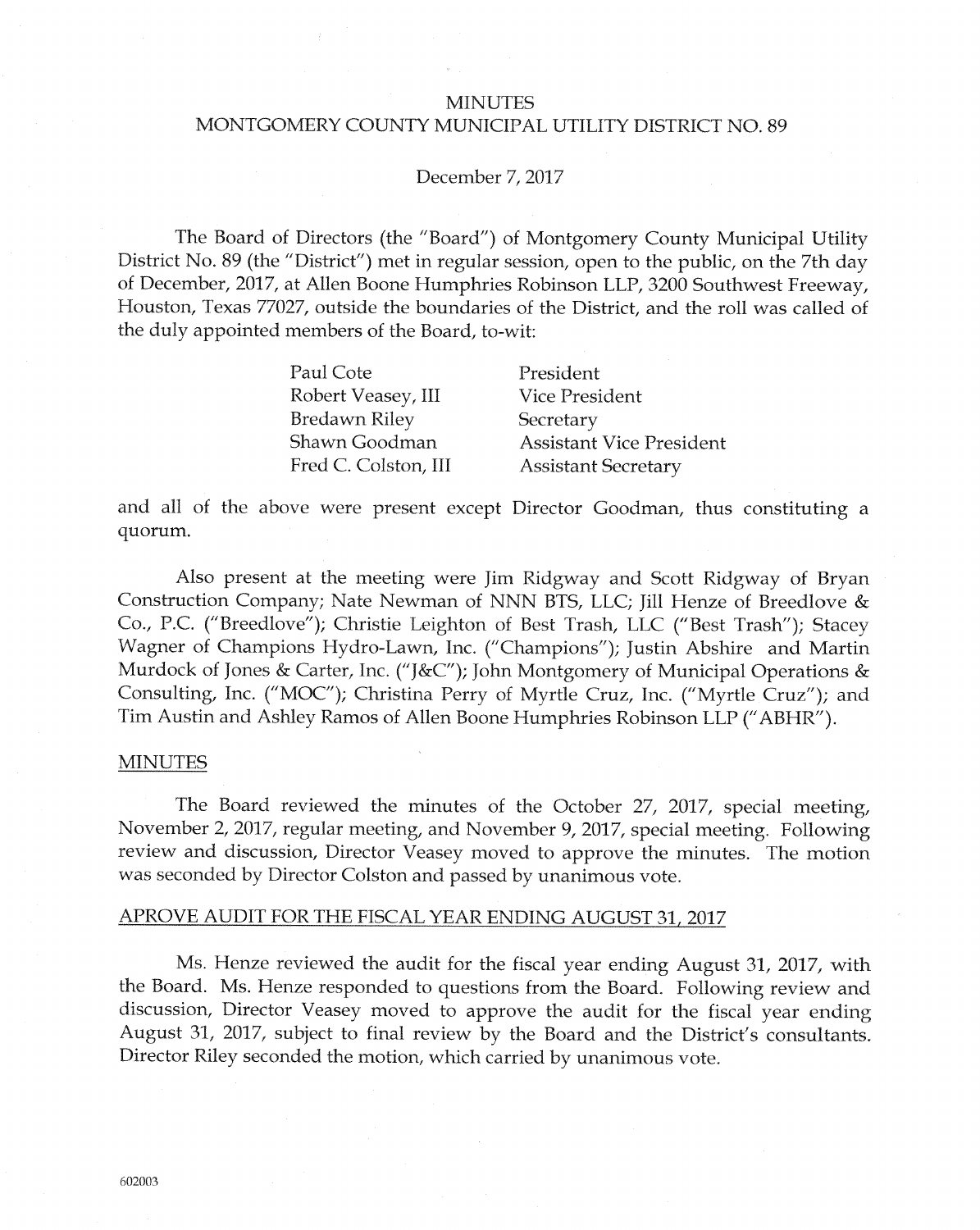### REPORT FROM BEST TRASH

Ms. Leighton presented the Board with a letter from Best Trash regarding the automatic annual CPI adjustment to the service rate pursuant to the agreement with the District, noting the current rate will change to \$15.15, an increase af \$0.40. A copy o{ the letter is attached.

### LEGENDS RANCH PROPERTY OWNERS ASSOCIATION ("POA")

The Board discussed traffic signage located within the District and noted the dimensions of the signage were not in compliance. Mr. Abshire reviewed a proposal for traffic and street signage in the amount of \$69,000, a copy of which is included in the engineer's report. The Board discussed the replacement of signage in an attempt to meet County requirements for traffic enforcement. Following review and discussion, Director Cote moved to approve the proposal in the amount of  $$69,000$  from  $\&C$ , contingent upon approval from the POA for access to the signage. Director Colston seconded the motion, which passed by a vote of 3 to 1, with Director Riley abstaining from the motion.

# ADOPT RESOLUTION CASTING VOTES FOR CANDIDATE ELECTION OF THE MONTGOMERY CENTRAL APPRAISAL DISTRICT ("MCAD") BOARD OF DIRECTORS

The Board considered casting the District's votes for a candidate for the Board of Director's election of the MCAD. Following review and discussion, Director Colston moved to cast the District's fourteen votes for Bruce Tough, adopt the Resolution Voting for Director in the Board of Directors Election for MCAD, and direct that the Resolution be fiied appropriately and retained in the District's official records. Director Cote seconded the motion, which passed unanimously.

#### ARBITRAGE REBATE REPORT FOR THE SERIES 2008 BONDS

The Board reviewed a report from Omnicap, LLC concluding that there were no excess earnings in the District's Series 2008 Bonds and that no rebate for cumulative yield restriction liability is due to the Internal Revenue Service at the computation date for the Series 2008 bond series.

### EMINENT DOMAIN REPORT

Mr. Austin reported ABHR has filed the District's Eminent Domain Authority Annual Report with the Comptroller of the State of Texas pursuant to Senate Bill 1812.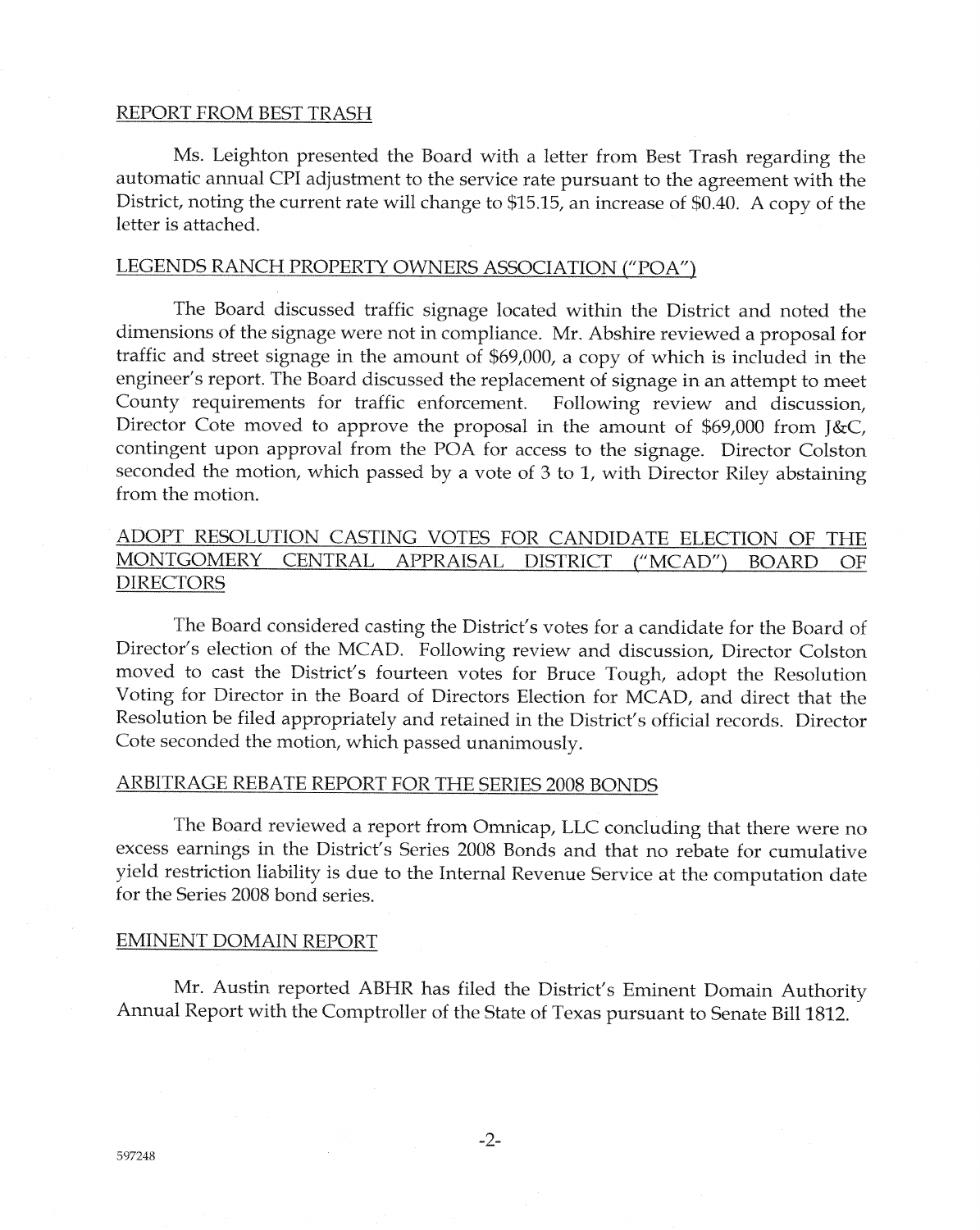### BOOKKEEPER'S AND TAX ACCOUNT REPORT

Ms. Perry presented the bookkeeper's report, including information on the tax account, and submitted the bills for the Board's review. Copies of the bookkeeper's report and tax account report are attached. Ms. Perry noted a credit to the District from Spring Creek Utility District in the amount of \$34,236.81 for the District's share of the Federal Emergency Management Agency ("FEMA") claim from the April 2016 rain event. Following review and discussion, Director Colston moved to approve the bookkeeper's report. Director Riley seconded the motion, which carried by unanimous vote.

## TRAVEL REIMBURSEMENT GUIDELINES AND DIRECTOR EXPENSES FOR THE ASSOCIATION OF WATER BOARD DIRECTORS WINTER CONFERENCE

Mr. Austin reviewed the Board's Travel Reimbursement Guidelines and Director Expenses for the Association of Water Board Directors winter conference. After discussion, Director Riley moved to authorize reimbursement of the costs of two nights of lodging and reasonable meals and payment of three per diems for those Board members attending the conference. Director Colston seconded the motion, which carried by unanimous vote.

### REPORT ON DRAINAGE CHANNEL MAINTENANCE

Ms. Wagner presented and reviewed a report from Champions, a copy of which is attached. She next reviewed a proposal in the amount of \$6,500 from Champions to repair slope washouts and to reestablish turf. Following review and discussion, Director Colston moved to approve the proposal in the amount of \$6,500 to Champions. Director Veasey seconded the motion, which passed unanimously.

#### **ENGINEER'S REPORT**

Mr. Abshire presented and reviewed with the Board the engineer's report, a copy of which is attached.

Mr. Abshire updated the Board on the 1.5 acre Aldine Westfield Tract for the proposed early childhood development center, The Learning Experience, and a medical clinic, stating construction is underway. Mr. Newman, the developer of the 1.5 acre tract, requested reimbursement to NNN BTS, LLC for the construction of the public waterline extension along Aldine Westfield in a total amount of \$43,098 for construction costs and inspection services. Following review and discussion, Director Colston moved to authorize reimbursement to NNN BTS, LLC in the amount of \$43,098, subject to the construction of vertical improvements and subject to NNN BTS, LLC complying with MOC on regulations within the District's Rate Order. Director Veasey seconded the motion, which passed by a vote of  $3$  to  $1$ , with Director Riley abstaining from the motion.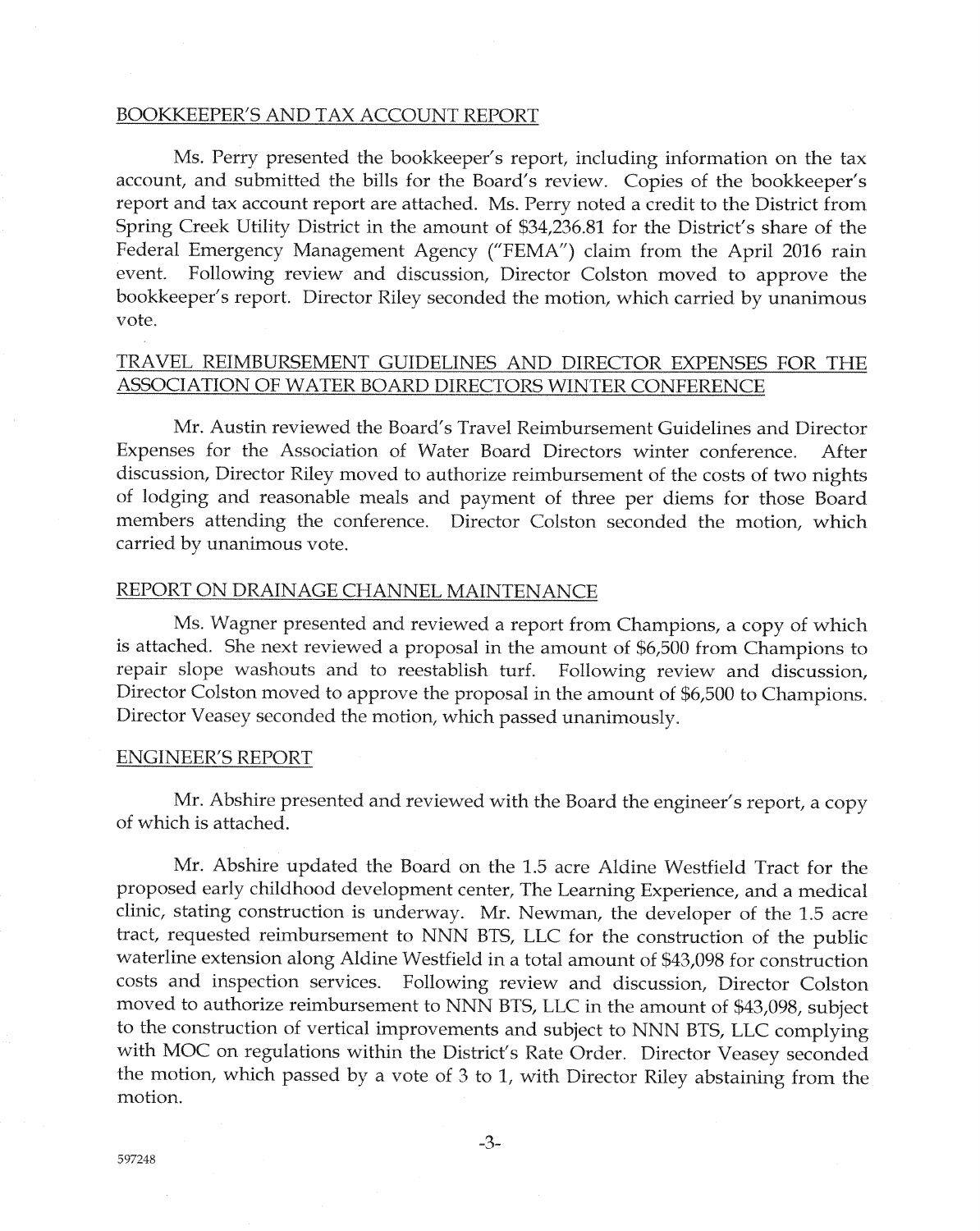Mr. Abshire reported on the joint/central drainage {acility weir and stormwater pump station grate improvements. He stated Lindsey Construction, Inc. expects to be completed with the concrete slope paving within the next week. Mr. Abshire stated J&C received a notice from FEMA on November 27, 2017 denying the claim, deeming the project ineligible due to preexisting damages they've concluded via historical google images. He stated J&C is in the process of appealing the decision from FEMA as the response was inconsistent with previous correspondence with various FEMA representative assigned to the claim.

Mr. Abshire updated the Board regarding the 2017 annual water plant inspection of Water Plant Nos. 1 and 2. He stated the inspection with MOC occurred on Wednesday, December 6, 2017.

Mr. Abshire reported on resident drainage issues loeated at 30419 Russell Point Drive. He stated ]&C inspected the drainage issues and reccmmended the resident add a swale on the side of their driveway to hetp with their drainage concerns.

Mr. Abshire reported on the central drainage channel access driveway adjacent to the Montgomery County Municipal Utility District No. 88 ("MUD 88") wastewater treatment plant and the Legends Ranch purnp station. He presented and reviewed <sup>a</sup> letter from MUD 88 requesting the financial participation by the District in the amount of \$18,919.86 for the access driveway, a copy of the letter is included in the engineer's report. The Board deferred discussion of this agenda item to executive session.

# DISCUSS WATER CAPACITY REQUEST FROM MONTGOMERY COUNTY MUNICIPAL UTILITY DISTRICT NO. 88

Mr. Abshire reported on MUD 88's request for water capacity from the District and SCUD. He presented and reviewed a revised pricing structure from MUD 88, a copy of which is included in the engineer's report. The Board deferred discussion of this itern to executive session.

#### PAY ESTIMATES, CHANGE ORDERS, AND FINAL ACCEPTANCE FOR WASTEWATER TREATMENT PLANT ("WWTP")

Mr. Abshire reported on WWTP matters. Messrs. Scott and Jim Ridgway requested the Board reconsider their approval of Pay Estimate No. 16 and Final for the full amount due to issues Bryan Construction Company had with CenterPoint Energy.

# WASTEWATER TREATMENT PLANT PERMIT APPLICATION

Mr. Abshire reported that the renewal of the District's wastewater treatment plant permit application and a check for payment of the application fee are being presented for signature by the Board. After discussion, Director Colston moved to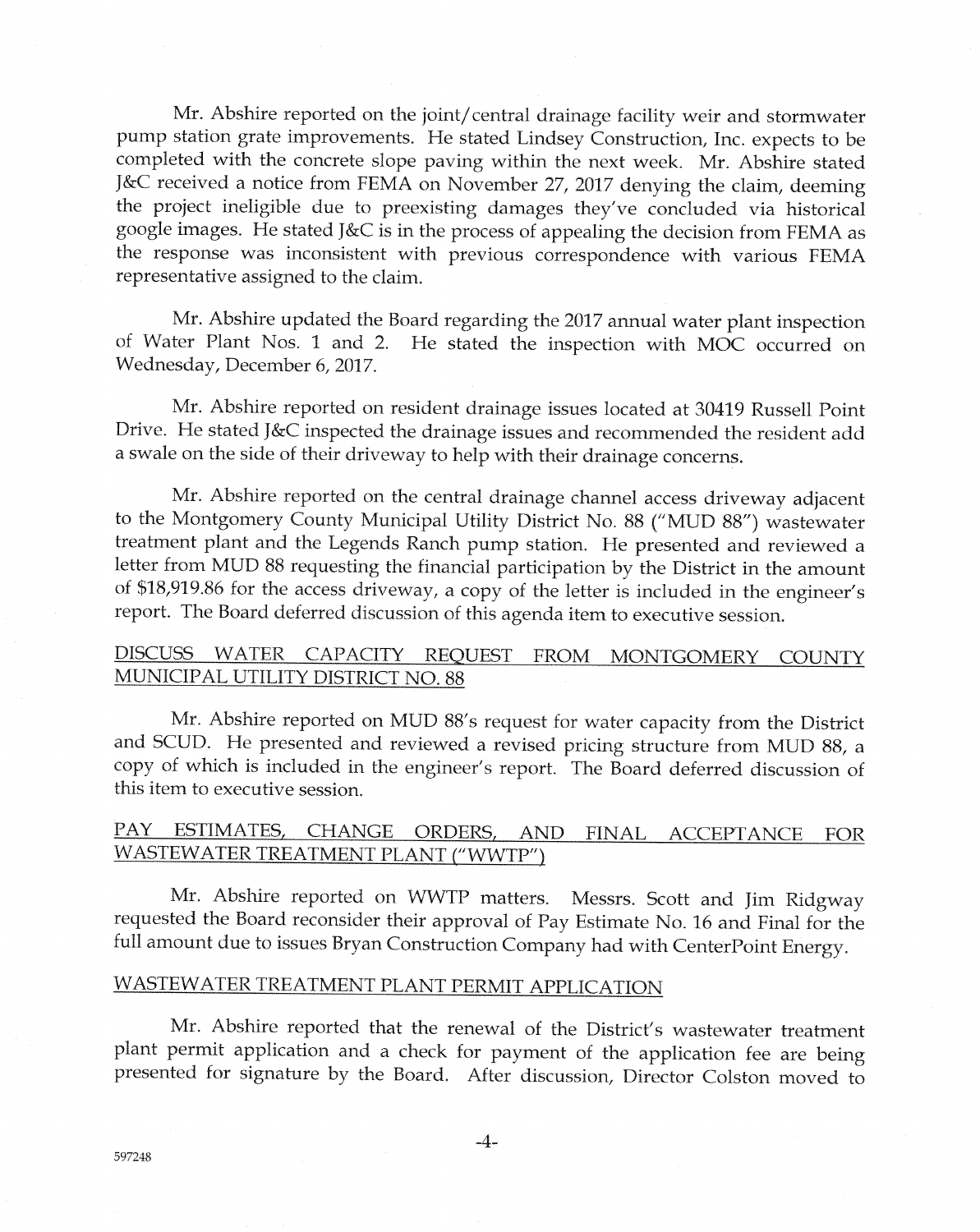authorize signature of the permit application and payment of the application fee. Director Veasey seconded the motion, which carried by unanimous vote.

#### LONG-TERM PLAN

Mr. Abshire reviewed with the Board an updated Long-Term Plan, a copy of which is included in the engineer's report.

### STORM WATER PERMITTING MATTERS

Mr. Abshire updated the Board regarding storm water permitting matters stating ]&C is continuing with year 4 administrative services.

#### OPERATOR'S REPORT

Mr. Montgomery presented and reviewed with the Board a copy of the monthly operator's report for the month of November 2017, a copy of which is attached. He stated that the ratio of water billed versus produced for the period from October 12,<br>2017, to November 13, 2017, was 97%. Mr. Montgomery noted a few bad meter reads Mr. Montgomery noted a few bad meter reads in the months of October and November and stated the issue has since been addressed. Following discussion, Director Colston moved to approve the operator's report. The motion was seconded by Director Veasey and carried unanimously.

#### **AMEND RATE ORDER**

This item was deferred until the next meeting.

## TERMINATION OF WATER SERVICE

Mr. Montgomery presented a list of delinquent customers and reported the residents on the termination list were delinquent in payment of their water and sewer bills and were given written notification, in accordance with the District's Rate Order, prior to the meeting of the opportunity to appear before the Board of Directors to explain, contest, or correct their bills and to show why utility services should not be terminated for reason of non-payment. Following review and discussion, Director Colston moved to authorize termination of delinquent accounts in accordance with the District's Rate Order and direct that the delinquent customer list be filed appropriately and retained in the District's official records. The motion was seconded by Director Yeasey and passed by unanimous vote.

# <u>DISCUSS MATTERS RELATED TO MONTGOMERY COUNTY PRECINT 3</u>

There was no discussion on this agenda item.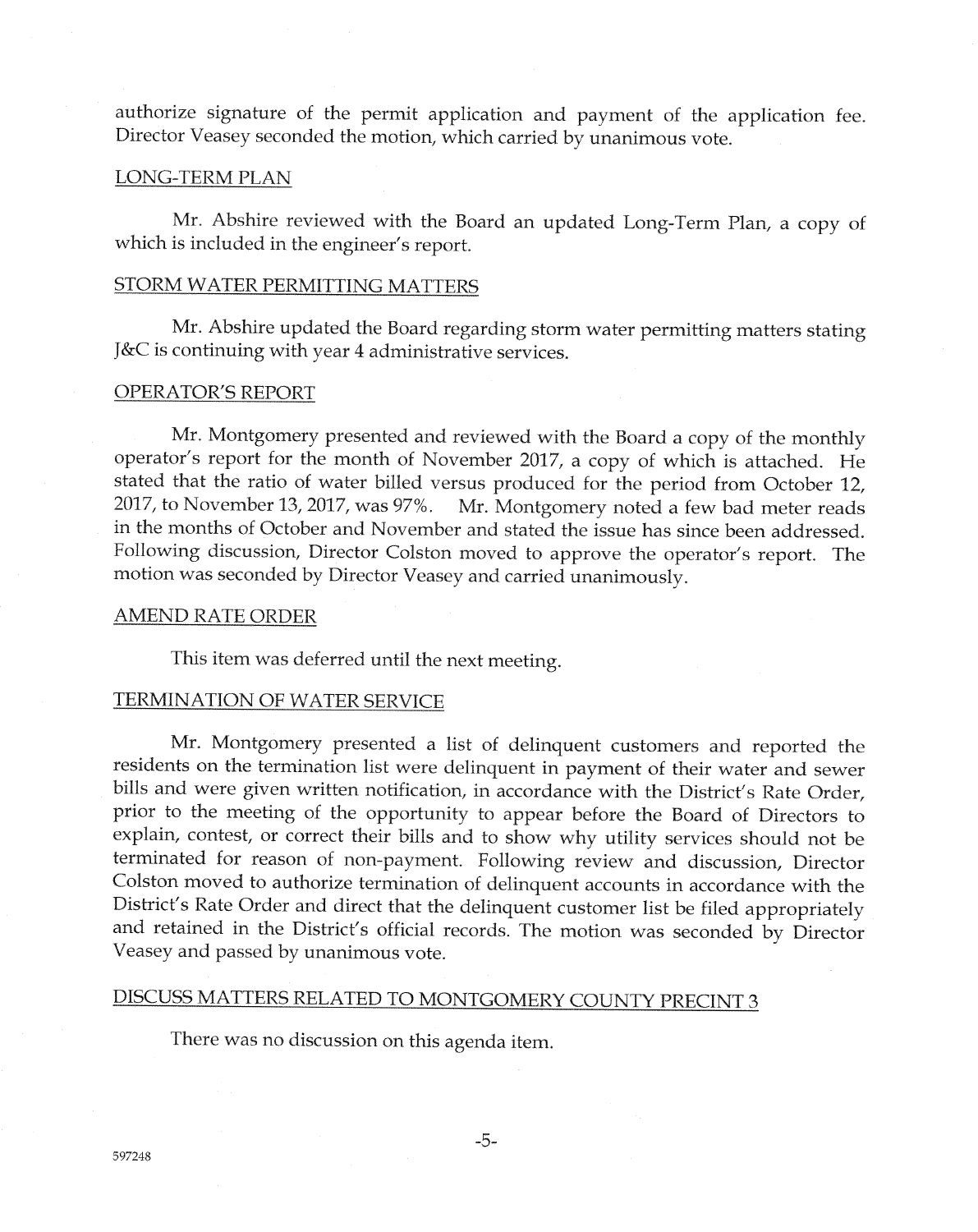# REPORT FROM ADVISORY BOARD

There was no discussion on this agenda item.

**DISCUSS MEETING LOCATION** 

There was no discussion on this agenda item.

CONVENE IN EXECUTIVE SESSION PURSUANT TO SECTION 551.071, TEXAS GOVERNMENT CODE, TO CONDUCT A PRIVATE CONSULTATION WITH ATTORNEY TO DISCUSS PENDING OR CONTEMPLATED LITIGATION OR A **SETTLEMENT OFFER** 

The Board convened in executive session at 12:52 p.m.

RECONVENE IN OPEN SESSION AND AUTHORIZE APPROPRIATE ACTION

The Board reconvened in open session at 1:30 a.m. The Board took no action.

There being no further business to come before the Board, the Board meeting was adjourned.



Secretary, Board of Directors